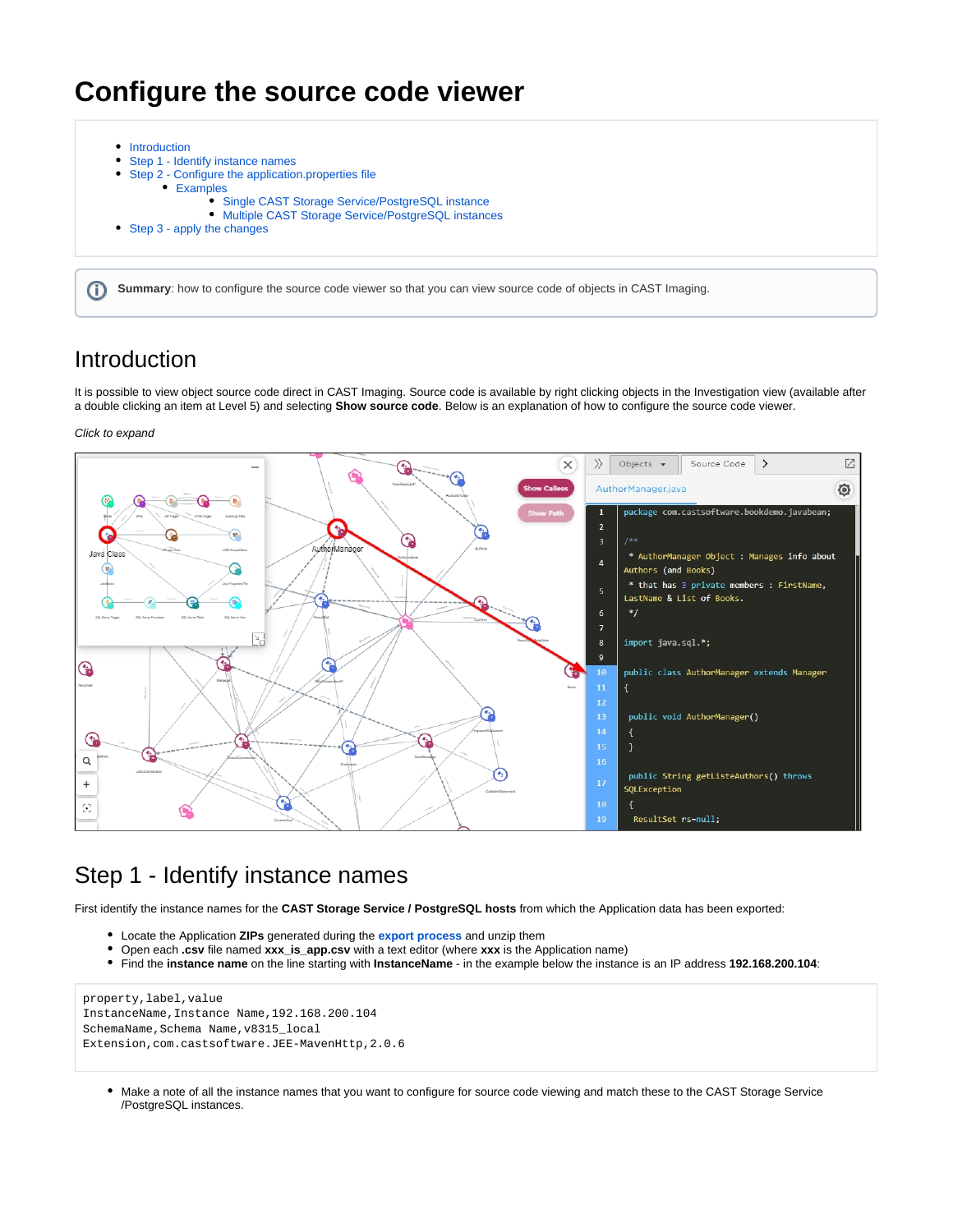Note that the instance name will be the same as the "host" name used in the export batch scripts. (i)

## <span id="page-1-0"></span>Step 2 - Configure the application.properties file

Locate and edit the following file:

```
Traditional Windows installer: %APPDATA%\CAST\ImagingSystem\sourcecode\application.properties
Docker Installer (located in the unzipped extension folder):
server\sourcecode\application.properties or sourcecode\application.properties
```
#### **Microsoft Windows traditional installer** ന

The file is located in the protected %APPDATA% location, therefore you must open the .properties file with **elevated permission** (this is usually achieved by right clicking your text editor in the Windows start menu and selecting **Run as administrator**):

| Best match                               |                         |
|------------------------------------------|-------------------------|
| $Notepad++$<br>$\mathbb{R}^+$<br>Desktop |                         |
|                                          | Run as administrator    |
| Recent                                   | D<br>Open file location |
|                                          | + Pin to Start          |
|                                          | - Pin to taskbar        |
|                                          | Uninstall<br>IIII       |

**Linux**

L

You may need to use elevated permissions to edit this file (for example use **sudo**).

Now locate the following lines in the application.properties file and ensure they match the **CAST Storage Service / PostgreSQL** instances that host the Applications you have **[generated and imported](https://doc.castsoftware.com/display/IMAGING/Export+and+import+the+Application+data)**. The application.properties file will be predefined with two "dummy" CAST Storage Service/PostgreSQL instances as shown below, these can be removed:

```
datasource.url=jdbc:postgresql://127.0.0.1:2284/postgres,jdbc:postgresql://127.0.0.1:2284/postgres
datasource.username=operator,operator
datasource.password=CastAIP,CastAIP
datasource.alias=localhost,local
```
- datasource.url >>> The syntax is as follows: jdbc:postgresql://<host or IP address>:<port>/postgres. Multiple instances should be separated by a comma.
- datasource.username >>> For the vast majority of CAST Storage Service / PostgreSQL instances, this will be operator. Multiple usernames should be separated by a comma.
- datasource.password >>> For the vast majority of CAST Storage Service / PostgreSQL instances, this will be CastAIP. Multiple password should be separated by a comma.
- datasource.alias >>> This entry must match the "instance name" in the **xxx\_is\_app.csv file**  usually this matches the host name of the CAST Storage Service from which the Application originates. Separate with a comma for multiples instances.

## <span id="page-1-1"></span>Examples

## <span id="page-1-2"></span>**Single CAST Storage Service/PostgreSQL instance**

Single CAST Storage Service/PostgreSQL instance called **my\_postgresql** with default username and password: